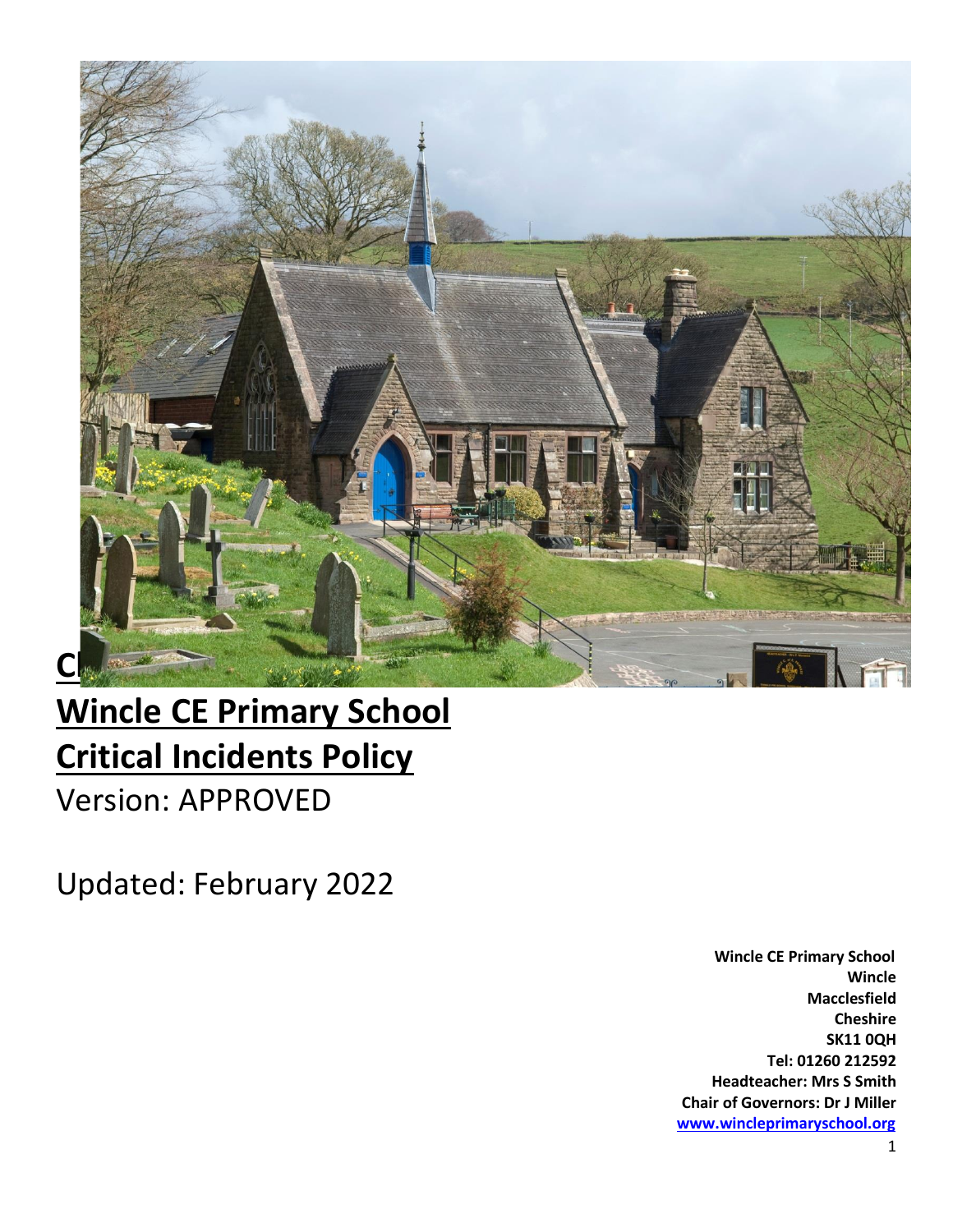#### **Version control**

| Date updated: | <b>Brief summary of changes:</b>                    |
|---------------|-----------------------------------------------------|
| February 2022 | Page 3 – change of date for emergency plan approval |

#### Our school's vision:

#### *Wincle School creates an enriching and outstanding rural education, nurturing the whole individual: body, mind and soul, inspiring rounded, happy, courageous children who exhibit a passion for learning, a confident faith, a loving concern for community and an inclusive respect for all.*

We encourage our pupils to 'Shine like Stars' (Philippians 2:15) and to do this run with the following acronym:

| $\overline{+}$ |   |                                                                                                    |                                                                                                                                     |  |  |
|----------------|---|----------------------------------------------------------------------------------------------------|-------------------------------------------------------------------------------------------------------------------------------------|--|--|
|                |   |                                                                                                    | No act of kindness, no matter how small, is ever wasted." Aesop                                                                     |  |  |
|                |   |                                                                                                    | We would like our pupils to have the confidence to know that they can make a difference: have <mark>hope</mark> for the             |  |  |
|                |   | Service                                                                                            | future.                                                                                                                             |  |  |
|                |   |                                                                                                    | We encourage our pupils to challenge injustice and inequality                                                                       |  |  |
|                |   |                                                                                                    | Our principles are founded on the truth that we are loved by the Father, Saved by the Son and Sanctified by<br>™∞                   |  |  |
|                |   |                                                                                                    | the Holy Spirit.                                                                                                                    |  |  |
|                |   | Theology                                                                                           | $\hat{\times}$ We want to ignite passion and curiosity for learning, providing an exciting curriculum to inspire all learners to be |  |  |
|                |   |                                                                                                    | the best they can be.                                                                                                               |  |  |
|                |   |                                                                                                    | We encourage our pupils to show integrity                                                                                           |  |  |
|                |   |                                                                                                    | We would like our pupils to have the courage to fight for what is important                                                         |  |  |
|                |   | <b>Attitude</b>                                                                                    | ☆<br>When things are challenging, we would like our pupils to display perseverance and not give up.                                 |  |  |
|                |   |                                                                                                    | Learn from yesterday, live for today, hope for tomorrow" Albert Einstein                                                            |  |  |
|                | R |                                                                                                    | We nurture the whole individual: body, mind and soul                                                                                |  |  |
|                |   |                                                                                                    | We encourage the pupils to respect every living creature and show compassion.                                                       |  |  |
|                |   | Relationships                                                                                      | We would like our children to treat other people as they would like to be treated following Jesus' example.                         |  |  |
|                |   |                                                                                                    | We are all unique                                                                                                                   |  |  |
|                |   |                                                                                                    | We help all children build trusting relationships $\sum_{i=1}^{n}$                                                                  |  |  |
|                |   | Clothe yourselves with compassion, kindness, humility, gentleness and patience.' (Colossians 3:12) |                                                                                                                                     |  |  |
|                |   | Shine like                                                                                         | the Light of the world; he who follows Me will not walk in the darkness, but will have the Light of life."                          |  |  |
|                |   | stars                                                                                              | (John 8:12)                                                                                                                         |  |  |
|                |   |                                                                                                    | ₩<br>We would like our pupils to shine in their behaviour, attitudes, relationships and learning.                                   |  |  |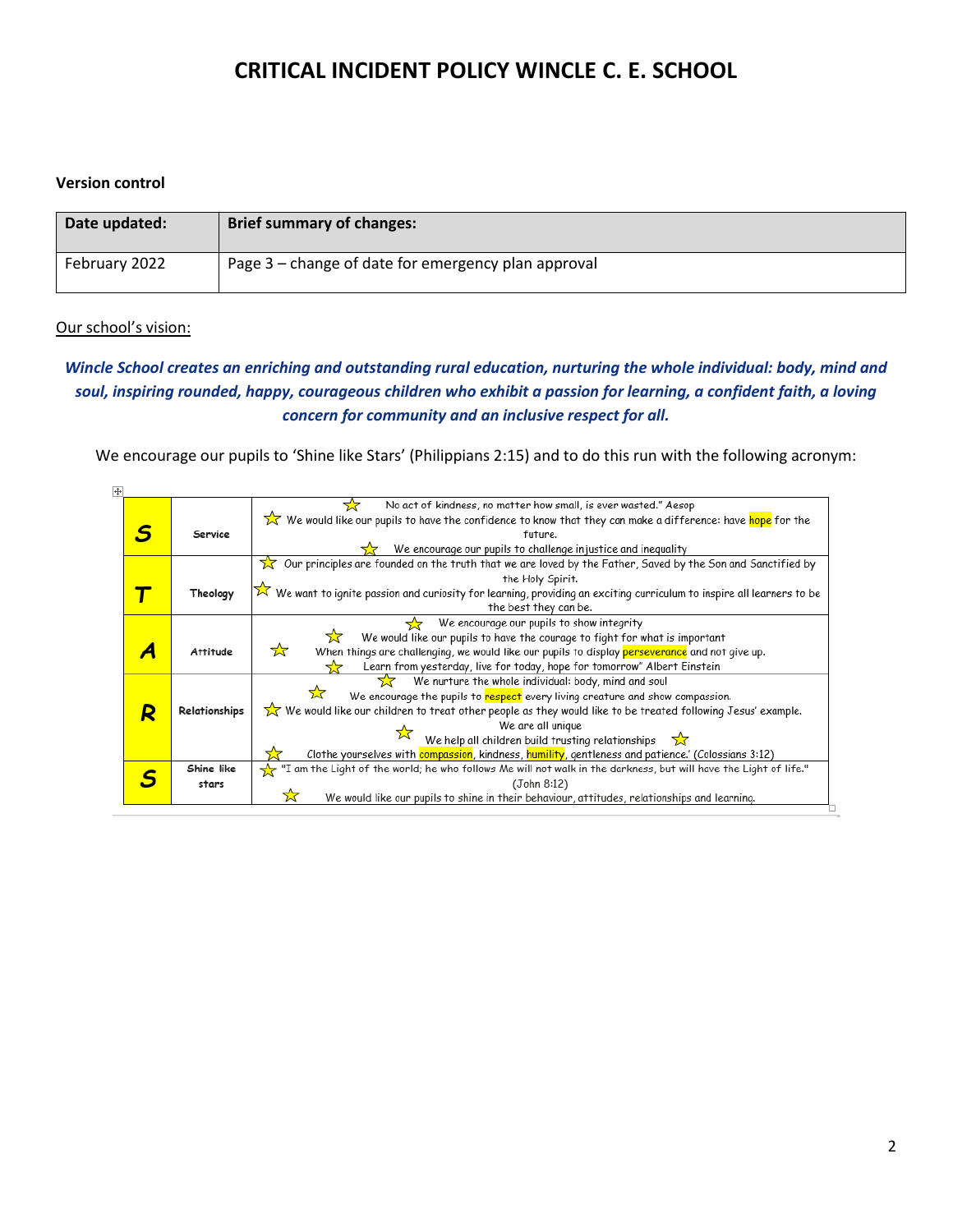#### **Contents**

- Introduction
- What is a 'critical incident'?
- What should be the school's response to such an incident?
- First Response
- Continuing Response
- Long Term Response
- Conclusion
- Appendix 1 Critical Incident Procedure Flowchart
- Appendix 2 Emergency Contact Details
	- Emergency Services Staff Contact List (including Nursery) **Governors**  County Council Contacts Diocese **Insurance** Media
- Appendix 3 Business Continuity Plan
- Appendix 4 Dealing with Emergencies Health and Safety Guidance
- Appendix 5 Bomb Threats and Dealing with Suspect Packages

Please also refer to:

\* the purple file on the admin office shelves 'Managing the response to critical incidents in schools'.

\*the emergency plan – February 2022 situated on the admin noticeboard.

\*visitor and intruder policy

\*emergency protocols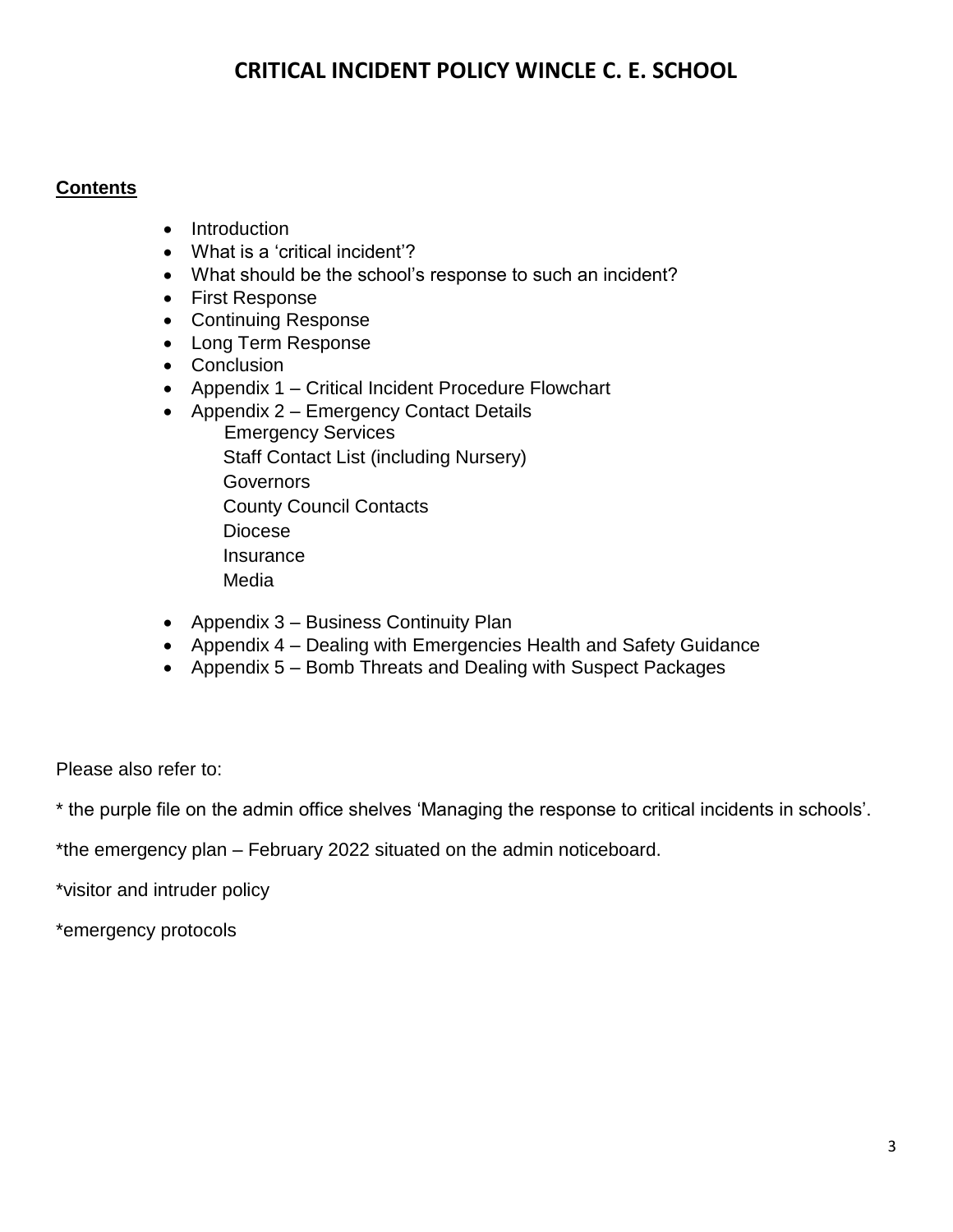#### **Introduction**

'Handling crises is a normal part of school life. Some incidents, however, are of a more critical and overwhelming character, in which staff pupils and parents may experience acute, even prolonged, distress.'

So begins the introduction to the Cheshire East Council (CEC) file, 'Managing the Response to Critical Incidents in Schools' (see file on admin office shelves). It is with these more critical incidents in mind that this policy is written, to ensure that should the school face such situations then appropriate procedures are in place.

#### **What is a 'critical incident?'**

There is no easy definition of such an incident but in general terms it can be taken to be any incident that has a major impact on the school community. This could include the death of a pupil or member of staff, a serious accident causing injury or distress to individuals or larger groups, a major natural disaster such as flood or other disasters including fire, explosion or chemical contamination. This list, of course, is not intended to be exhaustive.

#### **What should be the school's response to such an incident?**

An emergency plan has been established that will be used to cascade information to the relevant groups within the community. This plan is on the admin notice board and copies have been provided for the Chair of Governors, the Headteacher and Admin Assistant.

Subsequent procedures and actions will depend on the precise nature of the incident but will follow the guidelines set out in the CEC file mentioned above and the flow chart in the Appendix 1 to this document. More detailed information is situated in the emergency plan.

#### **First Response – The First Few Hours**

\* If appropriate emergency services or other agencies must be contacted as a first priority

\* Contact must be made with Headteacher or, if unavailable, Chair of Governing Body immediately that an incident is reported.

\* Contact procedure as indicated on the attached flow chart must be followed.

#### **Continuing Response – The Days Following**

- ◆ Ensure that support is available for relevant groups
- Organise 'areas' for people to gather avoid general gatherings or 'milling'
- Make appropriate plans for the continuation, or otherwise, of school life (Take advice re 'counselling', etc.)
- Ensure that all information provided is common knowledge to avoid 'rumour mongering'

#### **Long Term Response – The Time Beyond**

- Ensure that appropriate risk analysis/assessments have been made and any necessary procedures have been acted upon to avert future recurrences
- Be aware of possible delayed reactions to the incident and that appropriate support remains available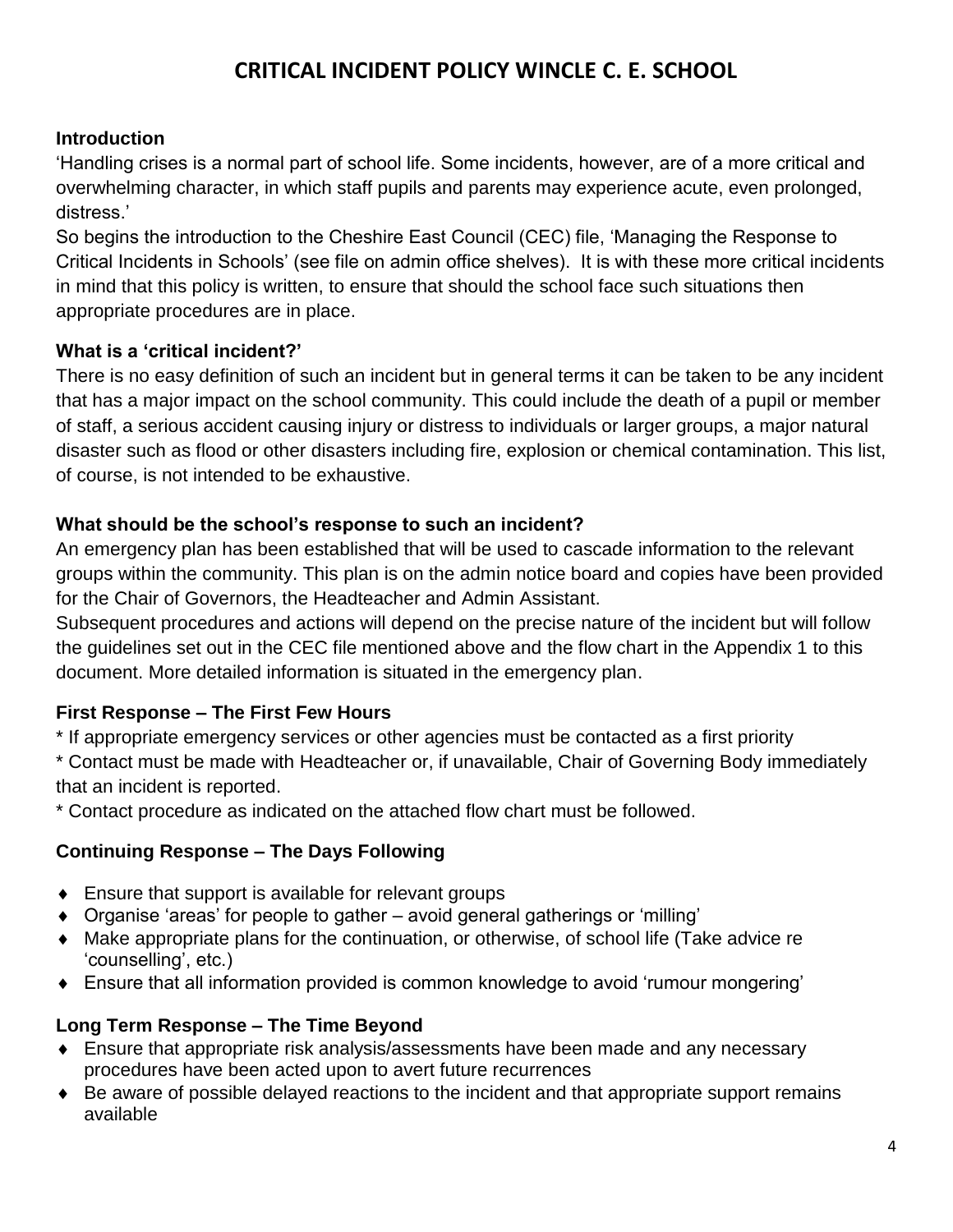## **Conclusion**

It is vital that all involved act in concert when dealing with critical incidents. Where people are unsure of an action to take, particularly in dealing with the media or the aftermath of incidents, reference should always be made to the flow chart included with this policy statement and the emergency plan. Within this plan, there are specific job lists in the event of a critical incident.

#### **EMERGENCY CONTACT DETAILS**

#### Emergency Services

In the event of an emergency situation always call 999 for police/fire/ambulance. Remember you will need to dial 91 for an outside line: see information next to each phone

Cheshire Constabulary [www.cheshirepolice.uk](http://www.cheshirepolice.uk/) Tel: 0845 458 000

Cheshire Fire & Rescue, Winsford, Cheshire. CW7 2FG Tel: 01606 868700

Accident and Emergency Macclesfield District General Hospital Tel: 01625 666453

Children & Families emergency contact information for managing critical incidents in schools involving a child, pupil or member of staff

| <b>Officer</b> | <b>Office</b> | <b>Mobile</b> |
|----------------|---------------|---------------|
| Jacky Forster  | 01606 271504  | 07973 981516  |
| Nicola West    | 01625 374798  | 07785 714924  |
| Mark Bayley    | 01606 271564  | 07770 322965  |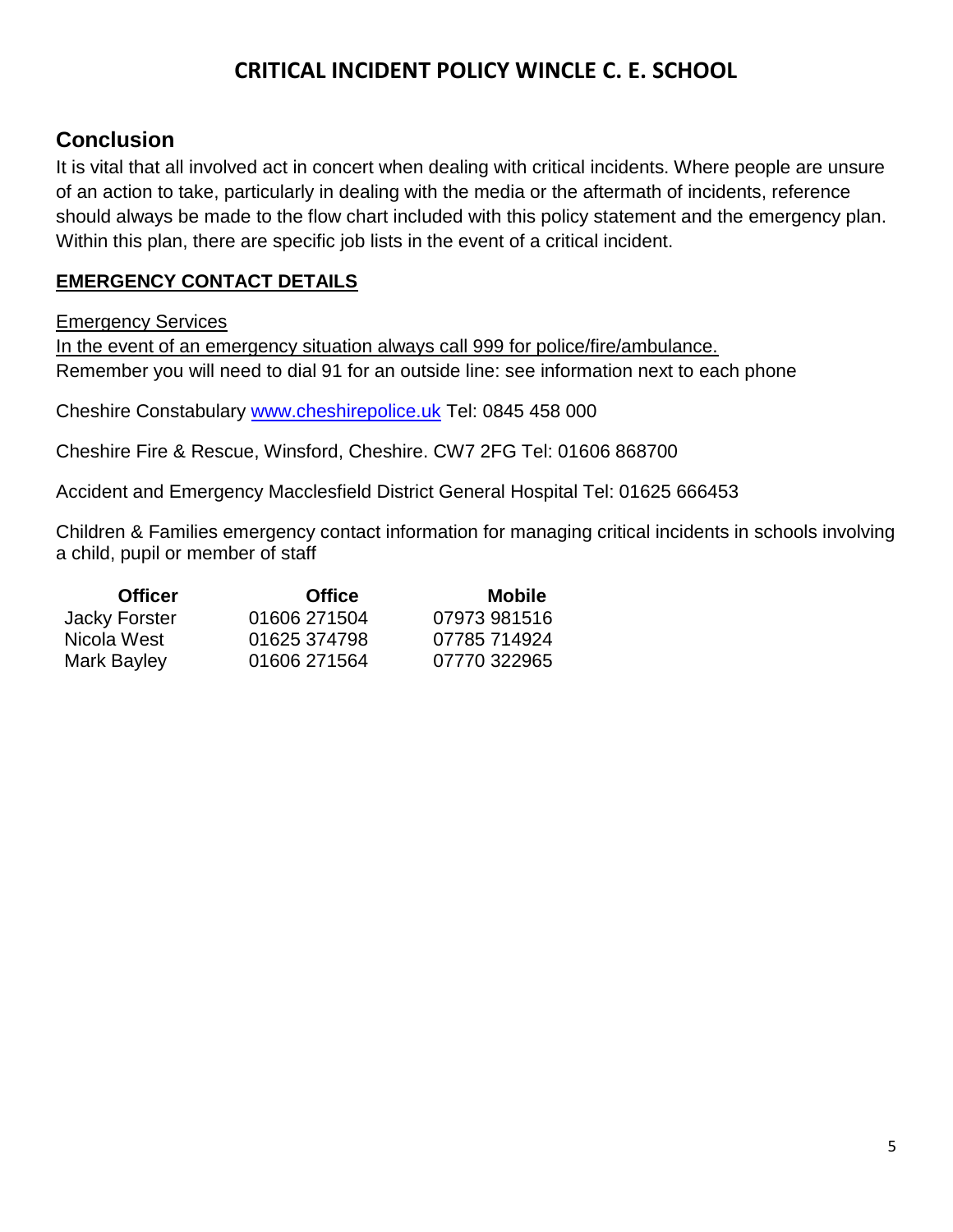## **APPENDIX 2 – Critical Incident Flowchart**



LEA INSURERS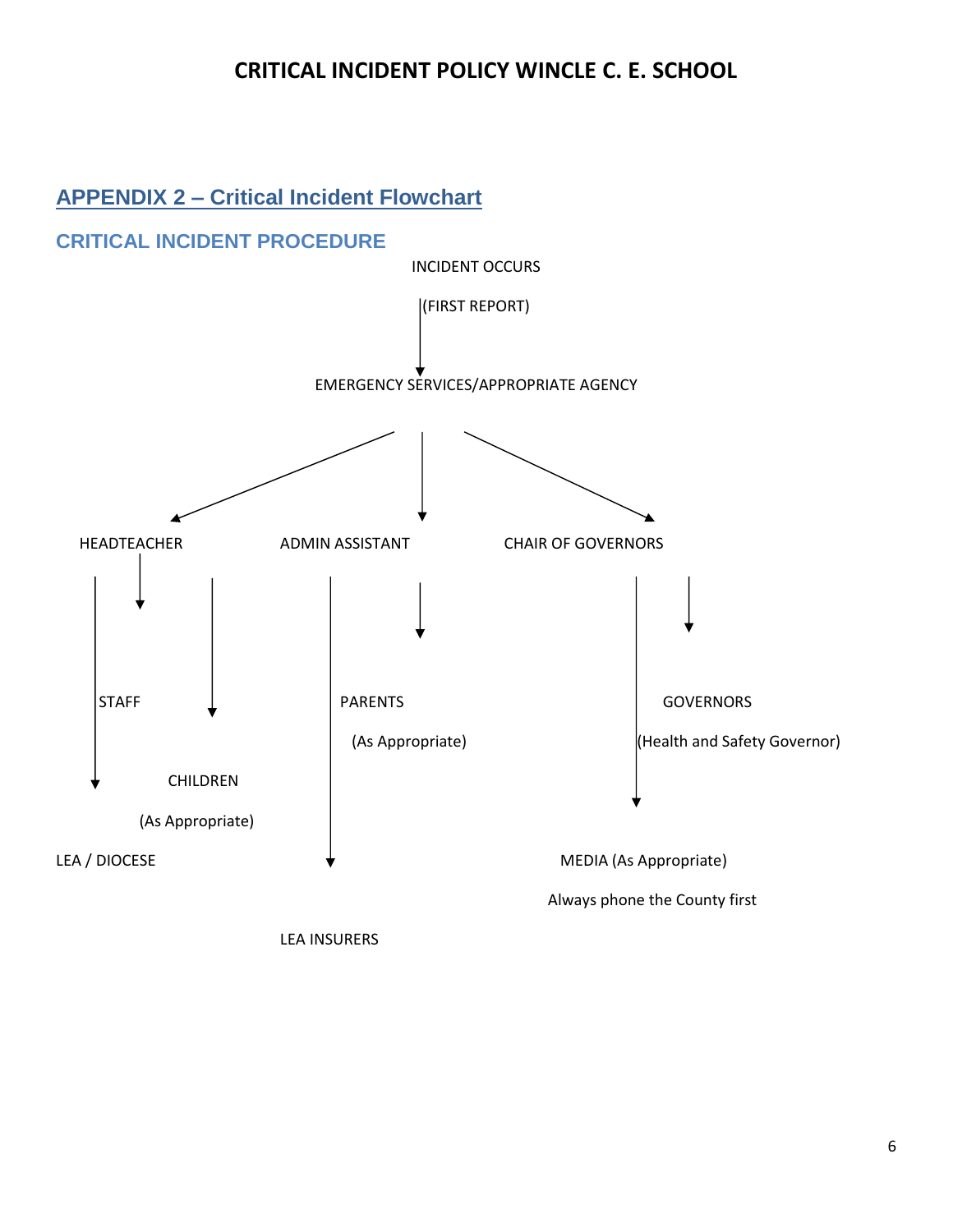## **Appendix 3 Business Continuity Plan**

| <i>incident</i>                                                 | <b>Plan</b>                                                                                                           |
|-----------------------------------------------------------------|-----------------------------------------------------------------------------------------------------------------------|
|                                                                 |                                                                                                                       |
| Fire damaged building so unable to use                          | Headteacher / Chair of governors to contact<br>Wildboarclough to check availability of school rooms<br>for school use |
| Flood damage to building so unable to use                       | Headteacher / Chair of governors to contact<br>Wildboarclough to check availability of school rooms<br>for school use |
| Any other damage to building so unable to<br>use                | Headteacher / Chair of governors to contact<br>Wildboarclough to check availability of school rooms<br>for school use |
| Multiple staff absence due to illness, eg<br>sickness / flu etc | Contact other part time staff<br>Contact supply agencies                                                              |
| Admin absent                                                    | Contact other admin                                                                                                   |
|                                                                 | Contact admin at Bosley school for financial support                                                                  |
| Cook absent                                                     | Contact other cook                                                                                                    |
|                                                                 | If no one available to cook then staff in school to<br>purchase items to make sandwiches as a temporary<br>measure    |
|                                                                 | If longer term, children to bring own food. School to<br>provide meals for free school meal children                  |
| Adverse weather conditions before or<br>during the school day   | If school needs to close then activate the 'snow tree'<br>following the adverse weather conditions policy.            |